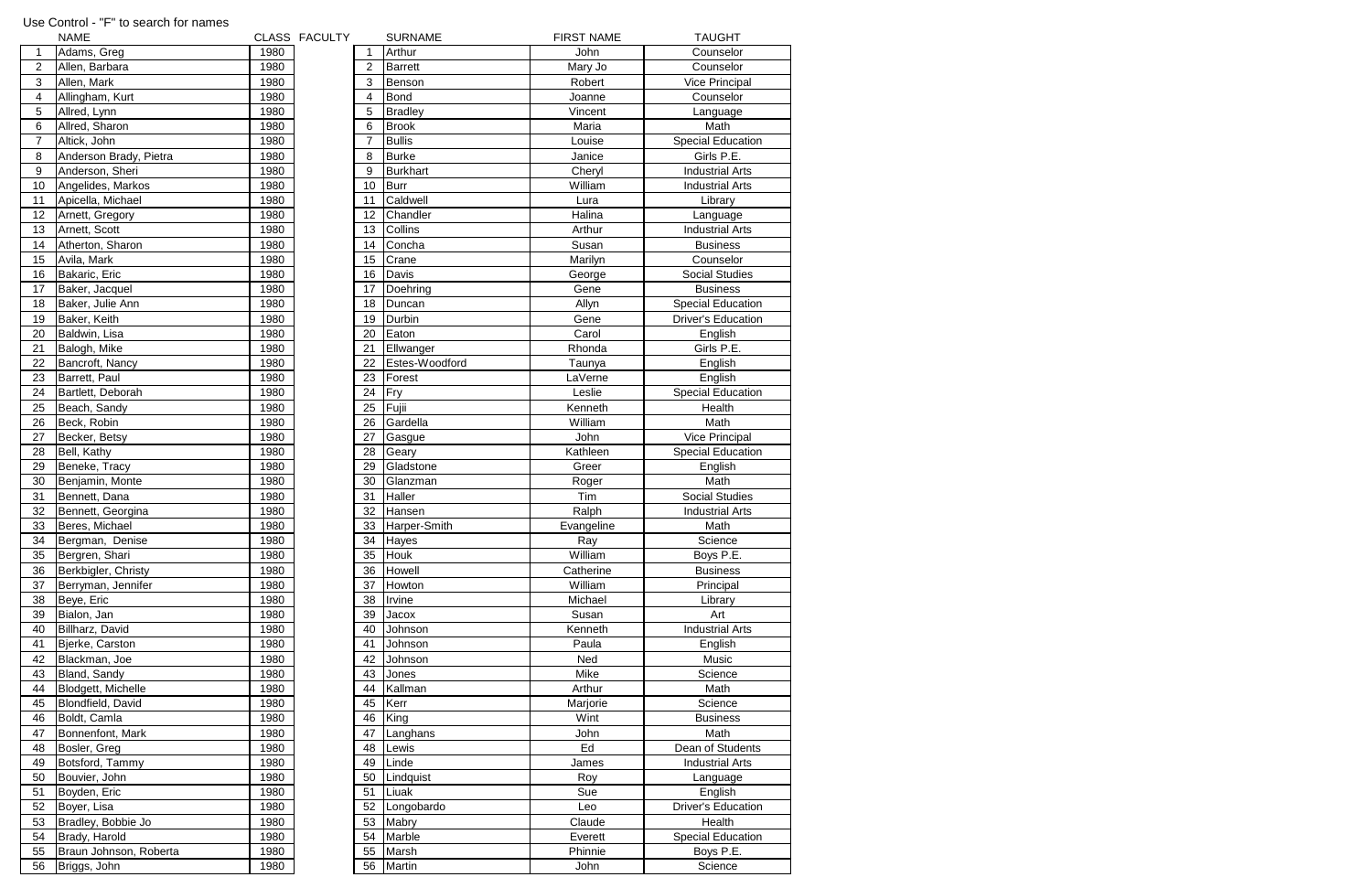| 57  | Bristol, Shannon            | 1980 | 57  | Martin-Martinez    | Olivia      | English                  |
|-----|-----------------------------|------|-----|--------------------|-------------|--------------------------|
| 58  | Brown, Andrea               | 1980 | 58  | <b>Meyers</b>      | Marge       | <b>Business</b>          |
| 59  | Brown, Charlie              | 1980 | 59  | <b>Miller</b>      | Frederick   | <b>Social Studies</b>    |
| 60  | Brown, Jeff                 | 1980 | 60  | <b>Miller</b>      | Sgt. Billie | Military                 |
| 61  | Brown, Roger                | 1980 | 61  | Morehouse          | Gwen        | Library                  |
| 62  | Brown, Steve                | 1980 | 62  | Mortara            | Gene        | Science                  |
| 63  | Brown, Susan                | 1980 | 63  | Mueller            | Carol       | Language                 |
| 64  | Brunner, Robert             | 1980 | 64  | Muth               | Margaret    | English                  |
| 65  | Brunson, Doug               | 1980 | 65  | <b>Myers</b>       | Margie      | <b>Business</b>          |
| 66  | Buenning, Michelle          | 1980 | 66  | <b>Neal</b>        | Jack{John}  | <b>Social Studies</b>    |
| 67  | Burgess, Colleen            | 1980 | 67  | Ochs               | George      | Science                  |
| 68  | Buschelman, Tammy           | 1980 | 68  | Owens              | Tom         | <b>Social Studies</b>    |
| 69  | Byrd, Helen                 | 1980 | 69  | Parke              | Judy        | English                  |
| 70  | Cafferata, Elisa            | 1980 | 70  | Penaluma           | William     | Boys P.E.                |
| 71  | Cameron, Gary               | 1980 | 71  | Phelps             | Gina        | Science                  |
| 72  | Carlson, Andrew             | 1980 | 72  | Phillips           | Pam         | <b>Special Education</b> |
| 73  | Carpenter, Jon              | 1980 | 73  | Potts              | James       | Vice Principal           |
| 74  | Carrell, Sandra             | 1980 | 74  | Purinton           | Jean        | English                  |
| 75  | Casazza, Marianne           | 1980 | 75  | Retterer           | Cathy       | <b>Business</b>          |
| 76  | Case, Vicki                 | 1980 | 76  | Ridderbush         | Sgt. Robert | Military                 |
| 77  | Caselli, John               | 1980 | 77  | Robards            | Clyde       | Science                  |
| 78  | Castriano, Juan             | 1980 | 78  | Rogers             | Gay         | <b>Social Studies</b>    |
| 79  | Chapel, Kathy               | 1980 | 79  | Ruiz               | Doris       | Home Economics           |
| 80  | Chapman, Gwendolyn          | 1980 | 80  | Ryan               | Tom         | Art                      |
| 81  | Chapman, Jerry              | 1980 | 81  | Ryan               | Margarita   | Language                 |
| 82  | Cherry-McDonald, Anna Liese | 1980 | 82  | Ryser              | Jean        | Nurse                    |
| 83  | Christensen, Shawna         | 1980 | 83  | <b>Salls</b>       | Jennifer    | Math                     |
| 84  | Christy, Gary               | 1980 | 84  | Scattini           | Gene        | Boys P.E.                |
| 85  | Cimino, Cheryl              | 1980 | 85  | See                | Shawn       | English                  |
| 86  | Cipriani, Tim               | 1980 | 86  | Shields            | Mel         | English                  |
| 87  | Cirves, Terry               | 1980 | 87  | Simonian           | Simon       | Science                  |
| 88  | Clark, Mark                 | 1980 | 88  | Smith              | Peggy       | Math                     |
| 89  | Clark, Matthew              | 1980 | 89  | <b>Steele</b>      | Naunie      | Music                    |
| 90  | Clark, Patricia             | 1980 | 90  | Stevenson          | Carol       | Girls P.E.               |
| 91  | Clark, Scott                | 1980 | 91  | Streng             | George      | Social Studies           |
| 92  | Clarke, Donald              | 1980 | 92  | Sullivan           | Gary        | <b>Social Studies</b>    |
| 93  | Clemens, Yvonne             | 1980 | 93  | Sullivan           | Mary        | English                  |
| 94  | Coleman, Scott              | 1980 | 94  | Sullivan           | Charlene    | English                  |
| 95  | Colemman, Kristin           | 1980 | 95  | Swinden            | Ester       | Home Economics           |
| 96  | Colfer, Craig               | 1980 | 96  | Tkach              | Richard     | <b>Industrial Arts</b>   |
| 97  | Coli, Brian                 | 1980 | 97  | <b>Tripp</b>       | Carol       | English                  |
| 98  | Colton, Perry               | 1980 | 98  | Turney             | Stephen     | Counselor                |
| 99  | Conner, Kevin               | 1980 | 99  | Walker             | Harry       | English                  |
| 100 | Connor, Moira               | 1980 | 100 | Warren-Vasconcelos | Judy        | English                  |
| 101 | Conte, Chris                | 1980 | 101 | Weldon             | Connie      | Home Economics           |
| 102 | Cook, Steven                | 1980 | 102 | Werry              | Florence    | Counselor                |
| 103 | Cook, Michael               | 1980 |     | 103 Wiseman        | Christine   | Language                 |
|     | 104 Copelan, Debbie         | 1980 | 104 | Woodward           | George      | Math                     |
| 105 | Costanzo, Frank             | 1980 | 105 | Worthen            | William     | Science                  |
| 106 | Craig, Scott                | 1980 | 106 | Wright             | Leslie      | English                  |
| 107 | Crank, Jim                  | 1980 | 107 | Wycoff             | Mary        | <b>Social Studies</b>    |
| 108 | Crick, Craig                | 1980 | 108 | Zarker             | Cathy       | Music                    |
| 109 | Cummins, Lance              | 1980 |     | 109 Zucco          | Louis       | <b>Business</b>          |

| 57  | Bristol, Shannon            | 1980 |
|-----|-----------------------------|------|
| 58  | Brown, Andrea               | 1980 |
| 59  | Brown, Charlie              | 1980 |
| 60  | Brown, Jeff                 | 1980 |
| 61  | Brown, Roger                | 1980 |
| 62  | Brown, Steve                | 1980 |
| 63  | Brown, Susan                | 1980 |
| 64  | Brunner, Robert             | 1980 |
| 65  | Brunson, Doug               | 1980 |
| 66  | Buenning, Michelle          | 1980 |
| 67  | Burgess, Colleen            | 1980 |
| 68  | Buschelman, Tammy           | 1980 |
| 69  | Byrd, Helen                 | 1980 |
| 70  | Cafferata, Elisa            | 1980 |
| 71  | Cameron, Gary               | 1980 |
| 72  | Carlson, Andrew             | 1980 |
| 73  | Carpenter, Jon              | 1980 |
| 74  | Carrell, Sandra             | 1980 |
| 75  | Casazza, Marianne           | 1980 |
| 76  | Case, Vicki                 | 1980 |
| 77  | Caselli, John               | 1980 |
| 78  | Castriano, Juan             | 1980 |
| 79  | Chapel, Kathy               | 1980 |
| 80  | Chapman, Gwendolyn          | 1980 |
| 81  | Chapman, Jerry              | 1980 |
| 82  | Cherry-McDonald, Anna Liese | 1980 |
| 83  | Christensen, Shawna         | 1980 |
| 84  | Christy, Gary               | 1980 |
| 85  | Cimino, Cheryl              | 1980 |
| 86  | Cipriani, Tim               | 1980 |
| 87  | Cirves, Terry               | 1980 |
| 88  | Clark, Mark                 | 1980 |
| 89  | Clark, Matthew              | 1980 |
| 90  | Clark, Patricia             | 1980 |
| 91  | Clark, Scott                | 1980 |
| 92  | Clarke, Donald              | 1980 |
| 93  | Clemens, Yvonne             | 1980 |
| 94  | Coleman, Scott              | 1980 |
| 95  | Colemman, Kristin           | 1980 |
| 96  | Colfer, Craig               | 1980 |
| 97  | Coli, Brian                 | 1980 |
| 98  | Colton, Perry               | 1980 |
| 99  | Conner, Kevin               | 1980 |
| 100 | Connor, Moira               | 1980 |
| 101 | Conte, Chris                | 1980 |
| 102 | Cook, Steven                | 1980 |
| 103 | Cook, Michael               | 1980 |
| 104 | Copelan, Debbie             | 1980 |
| 105 | Costanzo, Frank             | 1980 |
| 106 | Craig, Scott                | 1980 |
| 107 | Crank, Jim                  | 1980 |
| 108 | Crick, Craig                | 1980 |
| 109 | Cummins, Lance              | 1980 |
| 110 | Cunningham, Chris           | 1980 |
| 111 | Cusick, David               | 1980 |
| 112 | Danos, Gina                 | 1980 |
| 113 | Davis, Debbie               | 1980 |
| 114 | DeAngelis, Joe              | 1980 |
|     |                             |      |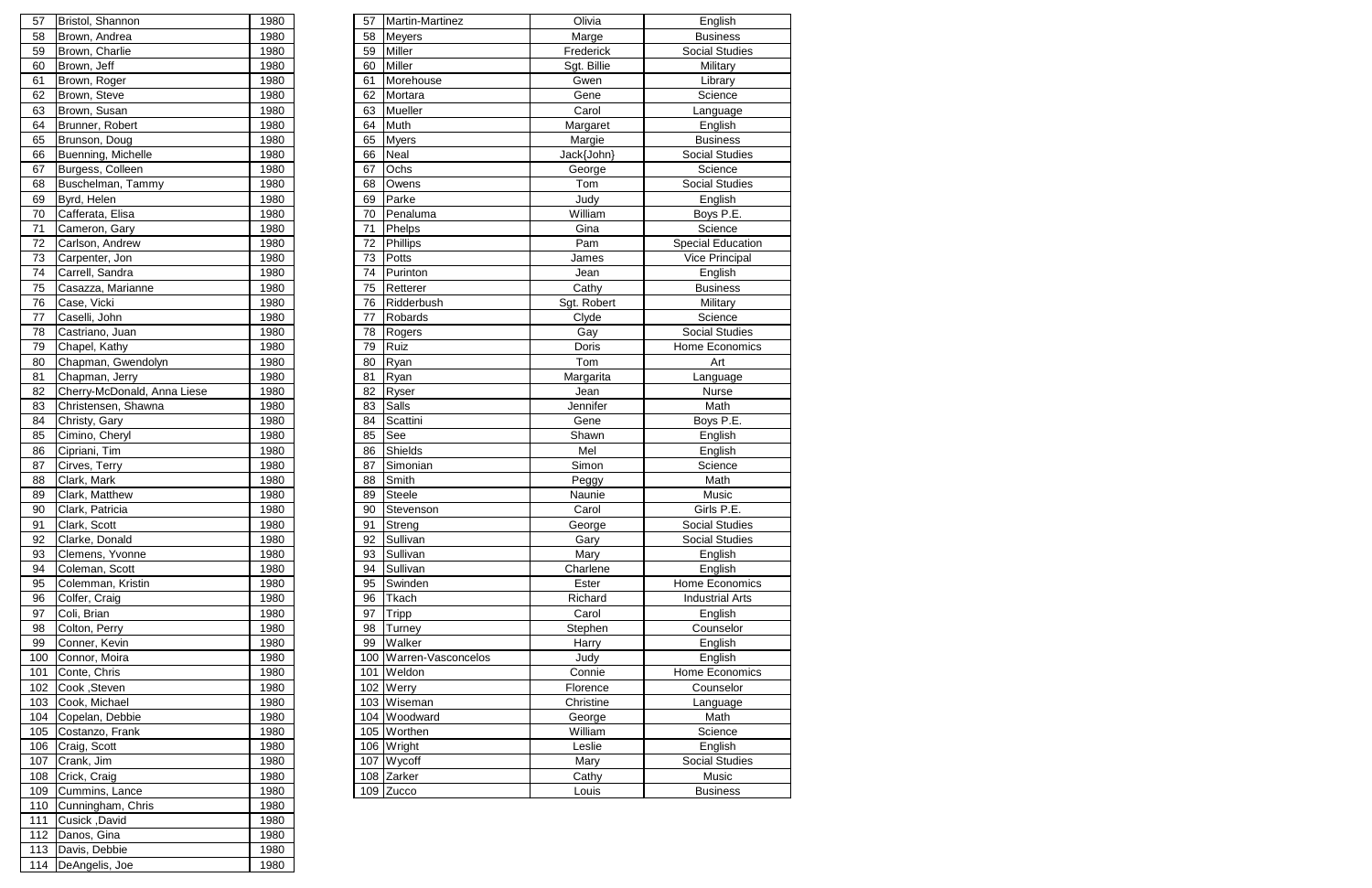| 115        | Delaney, Donald                       | 1980         |
|------------|---------------------------------------|--------------|
| 116        | Della, Steve                          | 1980         |
| 117        | Devine, Kellie                        | 1980         |
| 118        | Dixon, Michelle                       | 1980         |
| 119        | Dodson, Steven                        | 1980         |
| 120        | Dolan, Dan                            | 1980         |
| 121        | Dorostkar, Parvin                     | 1980         |
| 122        | Doss, Jill                            | 1980         |
| 123        | Douglass, John                        | 1980         |
| 124        | Doyle, Debbie                         | 1980         |
| 125        | Drakulich, Marie                      | 1980         |
| 126        | Driggs, Chris                         | 1980         |
| 127        | Duke, Lyle                            | 1980         |
| 128        | Dusek, Patricia                       | 1980         |
| 129        | Dyer, Jonathan                        | 1980         |
| 130        | Dyke, Lyle                            | 1980         |
| 131        | Earl, Cordel                          | 1980         |
| 132        | Edgington, Tina                       | 1980         |
| 133        | Edmondson, Robin                      | 1980         |
| 134        | Ellis, Mary                           | 1980         |
| 135        | Ellis, Robert                         | 1980         |
|            |                                       |              |
| 136        | Elmore-Webb, Cheryl                   | 1980         |
| 137        | Erickson, Heidi                       | 1980         |
| 138        | Estes, Nate                           | 1980         |
| 139        | Etheridge, Theresa                    | 1980         |
| 140        | Fagan, Pat                            | 1980         |
| 141        | Farrar, Amanda                        | 1980         |
| 142        | Fells, Bonnie                         | 1980         |
| 143        | Ferguson, Janet                       | 1980         |
| 144        | Ferrell, Anne                         | 1980         |
| 145        | Ferris, Ron                           | 1980         |
| 146        | Ferro, Lisa                           | 1980         |
| 147        | Fiori, Kris                           | 1980         |
| <u>148</u> | Fisher, Margaret                      | <u>1980</u>  |
| 149        | Flint, Andrew                         | 1980         |
| 150        | Flint, Laura                          | 1980         |
| 151        | Flores, Kimberly                      | 1980         |
| 152        | Flynn, Charise                        | 1980         |
| 153        | Forguson, Greg                        | 1980         |
| 154        | Forman, Jane                          | 1980         |
| 155        | Frandsen, Lisa                        | 1980         |
|            |                                       |              |
| 156        | Frangul, Zaid Thomas                  | 1980         |
| 157        | Franklin, Debbie                      | 1980         |
| 158        | Frau, Maria                           | 1980         |
| 159        | Frazzini, Kathy                       | 1980         |
| 160        | Friede, Tana                          | 1980         |
| 161        | Fry, Robert                           | 1980         |
| 162        | Fujii. Dawn                           | 1980         |
| 163        | Furgason, Todd                        | 1980         |
| 164        | Gabrielle, Dana                       | 1980         |
| 165        | Garell, Jeff                          | 1980         |
| 166        |                                       | 1980         |
| 167        | Garoppo, Peggy<br>Gearhart, Ruth      | 1980         |
| 168        | Geissenger, Spencer                   | 1980         |
|            | Gibson, Sam                           | 1980         |
| 169        |                                       |              |
| 170<br>171 | Gilbert, Heather<br>Gilgovan, Jeffrey | 1980<br>1980 |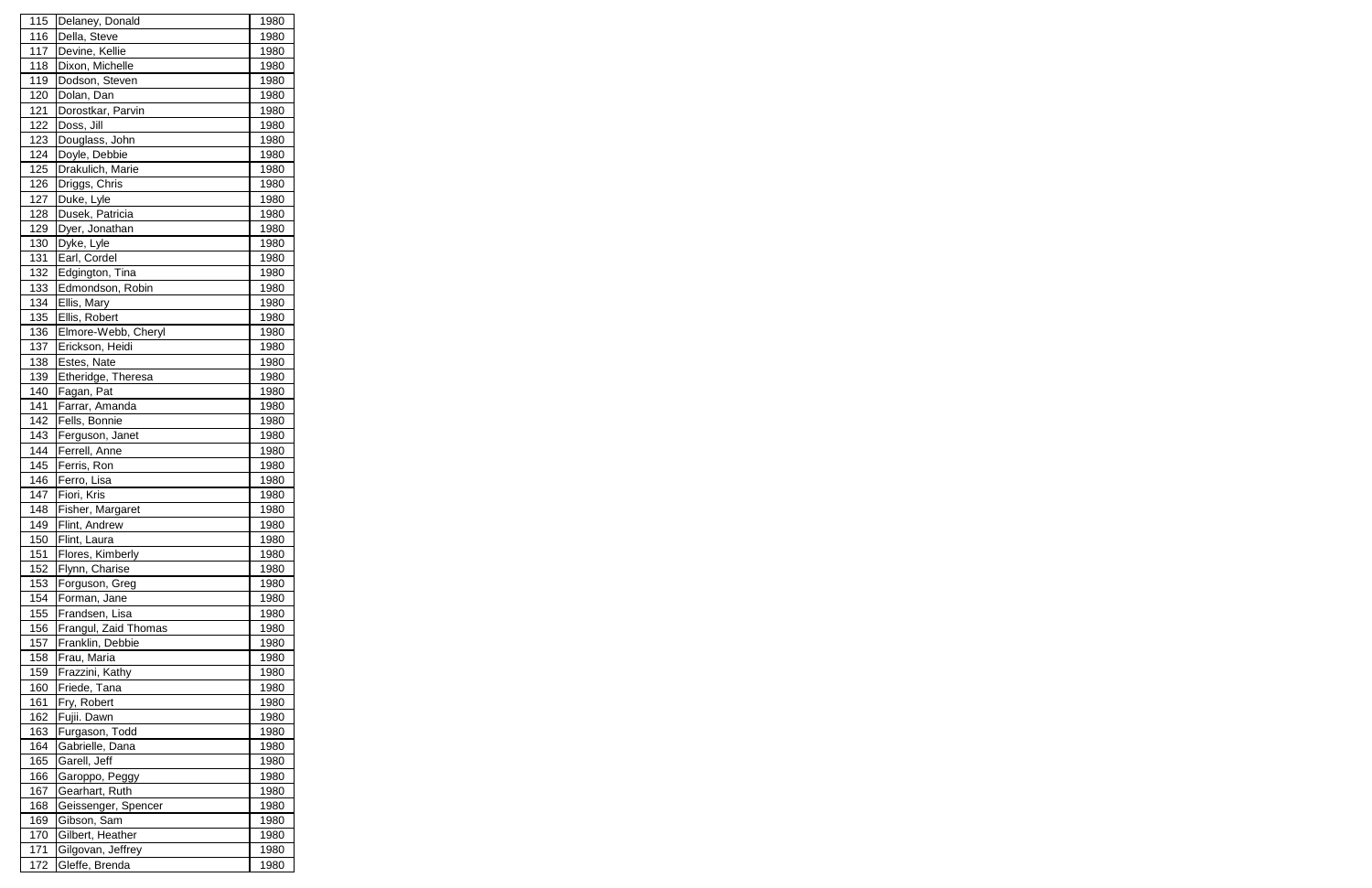| 173 | Goff, Barry             | 1980         |
|-----|-------------------------|--------------|
| 174 | Gokey, Renee            | 1980         |
| 175 | Gondolfo, Mark          | 1980         |
| 176 | Gonsales, Todd          | 1980         |
| 177 | Gordon, Sandy           | 1980         |
| 178 | Gould, Art              | 1980         |
| 179 | Grace, Carol            | 1980         |
| 180 | Grappone, Paula         | 1980         |
| 181 | Gray, Doug              | 1980         |
| 182 | Grunsky, Rochelle       | 1980         |
| 183 | Guisto, David           | 1980         |
| 184 | Gunther, Bill           | 1980         |
| 185 | Haber, Jeff             | 1980         |
| 186 | Haber, Mike             | 1980         |
| 187 | Haggerty, John          | 1980         |
| 188 | Hahn, Greg              | 1980         |
| 189 | Hall, Leslie            | 1980         |
| 190 | Hambridge, Maggie       | 1980         |
| 191 | Hamilton, Robert        | 1980         |
| 192 | Hammil, Dihan           | 1980         |
| 193 | Hammond, Victoria       | 1980         |
|     |                         |              |
| 194 | Hancock, Cary           | 1980         |
| 195 | Hansen, Cyndi           | 1980         |
| 196 | Hansen, Gerald          | 1980         |
| 197 | Hansen, Knud            | 1980         |
| 198 | Harbinson, John         | 1980         |
| 199 | Harding, Kelly          | 1980         |
| 200 | Harris, Mike            | 1980         |
| 201 | Harrison, Tracy         | 1980         |
| 202 | Harvey, Elizabeth       | 1980         |
| 203 | Hay-Chapman, Jerry      | 1980         |
| 204 | Herrera, Antonio        | 1980         |
| 205 | Herrington, Mark        | 1980         |
| 206 | Heydon, Tim             | <u> 1980</u> |
| 207 | Hibbs, Dean             | 1980         |
| 208 | Hicks, Dirk             | 1980         |
| 209 | Hill, Ed                | 1980         |
| 210 | Hill, George            | 1980         |
| 211 | Hill, Kenneth           | 1980         |
| 212 | Hlubacek, Mark          | 1980         |
| 213 | Hoagland, Scott         | 1980         |
| 214 | Hochstein, Craig        | 1980         |
| 215 | Hogan, Kevin            | 1980         |
| 216 | Hope, Marilyn           | 1980         |
| 217 | Houk, Ralph             | 1980         |
| 218 | Huddleston, Adolph      | 1980         |
| 219 | Huebner, Sheri          | 1980         |
| 220 | Humphrey, Peggy         | 1980         |
| 221 | Hunt, Jenny             | 1980         |
| 222 | Ince, John              | 1980         |
| 223 | Inch, Lisa              | 1980         |
| 224 | Ingram, Eileen          | 1980         |
| 225 | Inskip, Deidre          | 1980         |
| 226 | Irvine, Lisa            | 1980         |
| 227 | Jackson, Lori           | 1980         |
| 228 | Jamieson Eabert, Shelly | 1980         |
| 229 | Jeffrey, Lynn           | 1980         |
| 230 | Jeffries, Annie         | 1980         |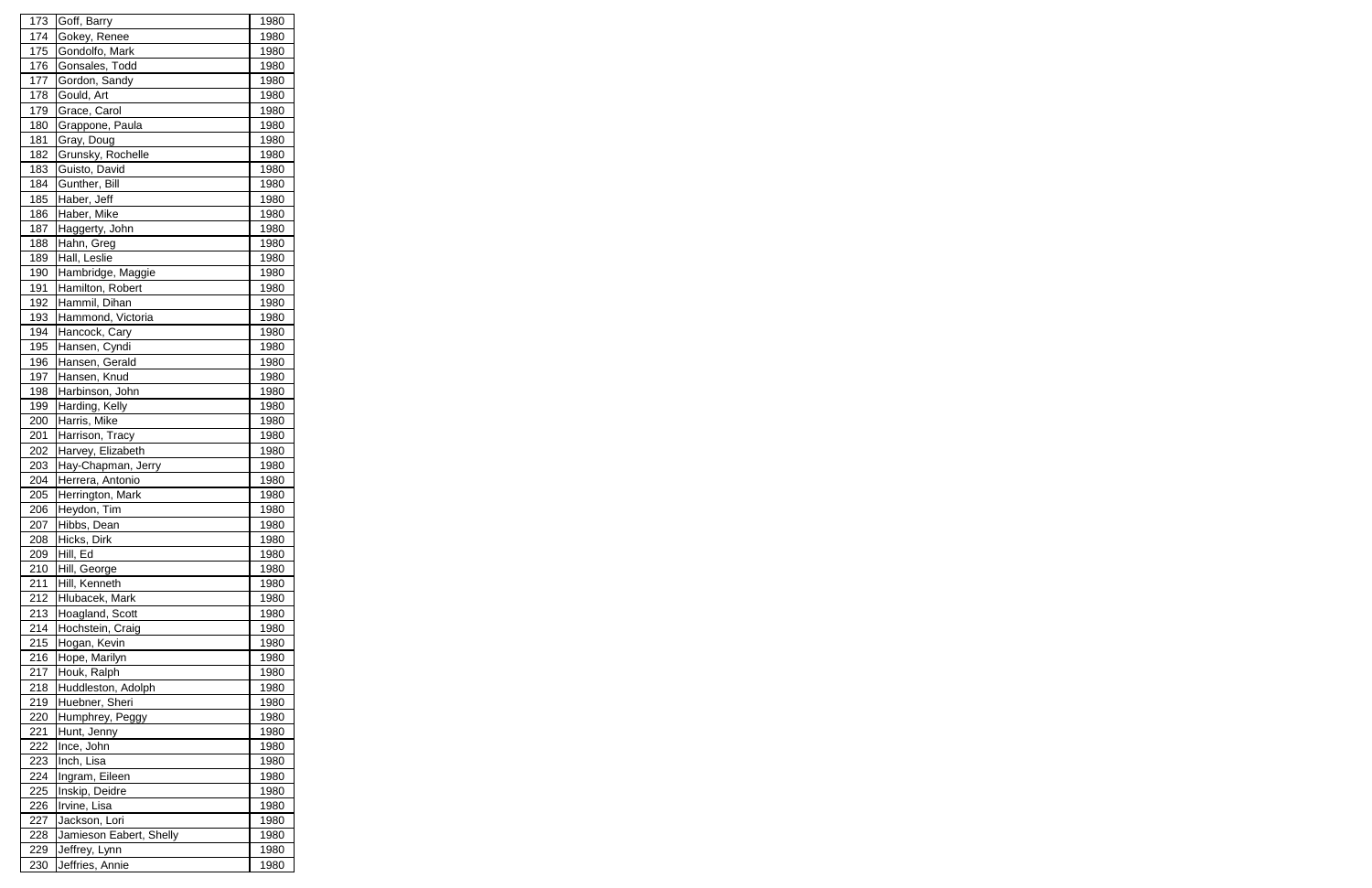| 231        | Jensen, Keith       | 1980         |
|------------|---------------------|--------------|
| 232        | Jernberg, Betsy     | 1980         |
| 233        | Jiminez, Emilio     | 1980         |
| 234        | Johnson, Clay       | 1980         |
| 235        | Johnson, Kathy      | 1980         |
| 236        | Johnson, Keeli      | 1980         |
| 237        | Johnson, Michael P. | 1980         |
| 238        | Johnson, Mike       | 1980         |
| 239        | Johnson, Todd       | 1980         |
| 240        | Johnson, Tom        | 1980         |
| 241        | Jones, Linda        | 1980         |
| 242        | Jones, Nancy        | 1980         |
| 243        | Jorna, Maurice      | 1980         |
| 244        | Kalmanovitz, Dave   | 1980         |
| 245        | Kanellos, Michael   | 1980         |
| 246        | Kelly, Tracy        | 1980         |
| 247        | Kilburn, Matthew    | 1980         |
| 248        | King, Jeffrey       | 1980         |
| 249        | Kleppe, John        | 1980         |
| 250        | Kluck, Bart         | 1980         |
| 251        | Knight, Diana       | 1980         |
| 252        | Knouse, Kim         | 1980         |
| 253        | Kogan, Mitch        | 1980         |
| 254        | Kolbert, Daniel     | 1980         |
| 255        | Komadina, Mike      | 1980         |
| 256        | Kral, Scott         | 1980         |
|            | Kremp, Rich         |              |
| 257        | Kunchick, Shawnie   | 1980         |
| 258<br>259 |                     | 1980         |
|            | Kuzemchak, Brenda   | 1980<br>1980 |
| 260        | Lackey, Lori        |              |
| 261        | Lage, Jeff          | 1980         |
| 262        | Landeck, Lori       | 1980         |
| 263        | Lane, John          | 1980         |
| 264        | Laughter, David     | 1980         |
| 265        | Legarza, Sherry     | 1980         |
| 266        | Legorburu, Noel     | 1980         |
| 267        | Lemich, John        | 1980         |
| 268        | Lemich, Joulie      | 1980         |
| 269        | Leneaux, Juliette   | 1980         |
| 270        | LeTourneau, Sylvia  | 1980         |
| 271        | Lewis, Carol        | 1980         |
| 272        | Lewis, Pam          | 1980         |
| 273        | Lieder, Carmen      | 1980         |
| 274        | Lilley, Ellen       | 1980         |
| 275        | Llop, Dan           | 1980         |
| 276        | Lockhart, Lee       | 1980         |
| 277        | Long, Robert        | 1980         |
| 278        | Longoni, Lena       | 1980         |
| 279        | Love, Scott         | 1980         |
| 280        | Lukas, Tim          | 1980         |
| 281        | Lunsford, Douglas   | 1980         |
| 282        | Lyons, Tom          | 1980         |
| 283        | Mace, Lee           | 1980         |
| 284        | Malucelli, Cathy    | 1980         |
| 285        | Manfredi, Cheryl    | 1980         |
| 286        | Marin, Debbie       | 1980         |
| 287        | Marsh, Don          | 1980         |
| 288        | Marsh, Shelly       | 1980         |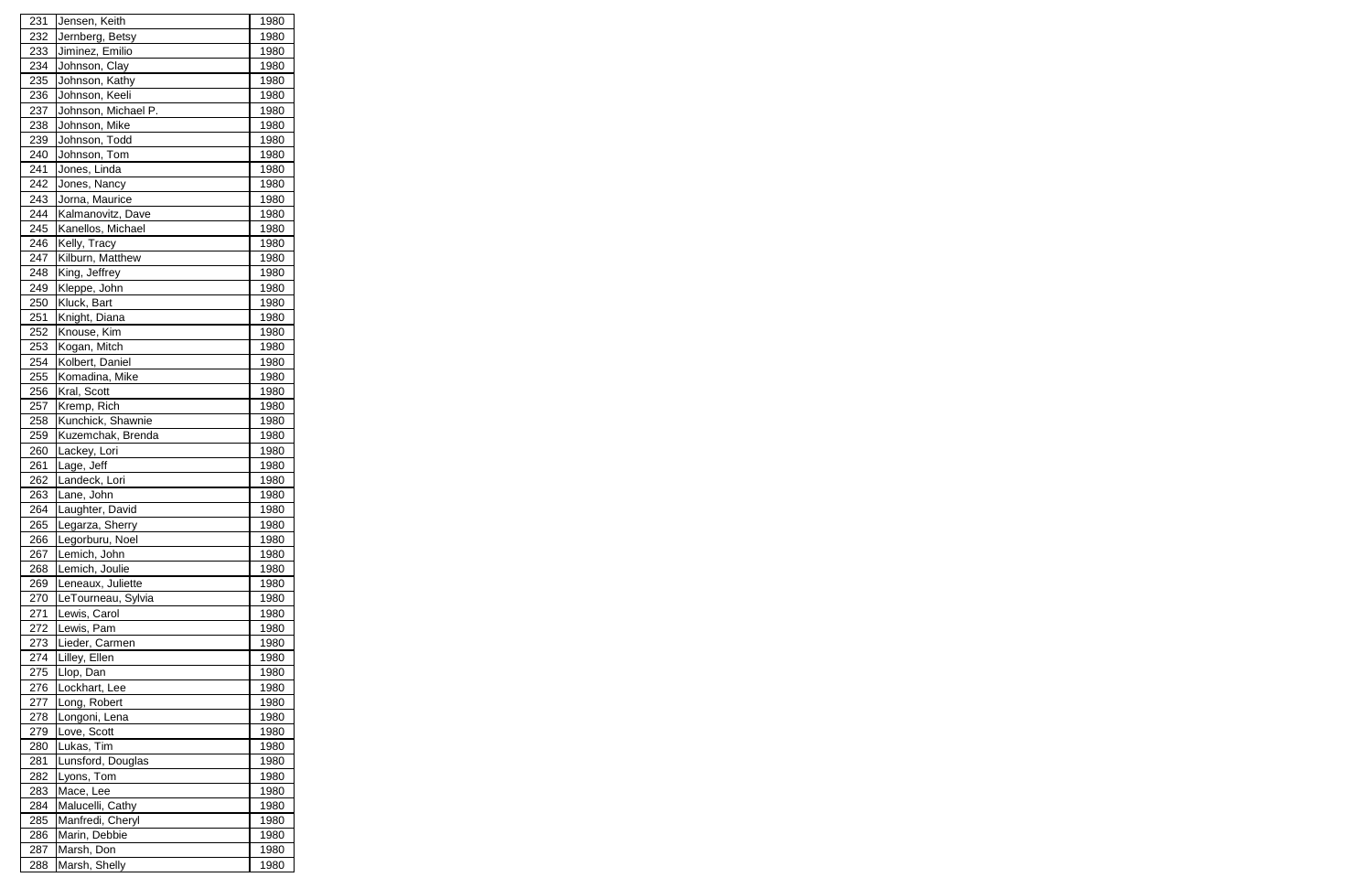| 289 | Martelle, Blake      | 1980 |
|-----|----------------------|------|
| 290 | Martin, Cheryl       | 1980 |
| 291 | Martinez, Larry      | 1980 |
| 292 | Mater, Sean          | 1980 |
| 293 | Mathers, Greg        | 1980 |
| 294 | Mathewson, Kyle      | 1980 |
| 295 | Mattingly, Terri     | 1980 |
| 296 | Mayberry, Jeff       | 1980 |
| 297 | McBride, Patrick     | 1980 |
| 298 | McDowell, Michael    | 1980 |
| 299 | McGann, Joe          | 1980 |
| 300 | McGrew, Maggie       | 1980 |
| 301 | McKibben, Kip        | 1980 |
| 302 | McMain, Doug         | 1980 |
| 303 | McMillian, Christian | 1980 |
| 304 | McNulty, Laurie      | 1980 |
| 305 | Mead, Robert         | 1980 |
| 306 | Menante, Dean        | 1980 |
| 307 | Menicucci, Andrea    | 1980 |
| 308 | Menicucci, Paige     | 1980 |
| 309 | Menke, Bobbie        | 1980 |
| 310 | Michel, Isabella     |      |
|     |                      | 1980 |
| 311 | Milani, Susan        | 1980 |
| 312 | Miller, Edwin        | 1980 |
| 313 | Miller, Wendy        | 1980 |
| 314 | Milovich, Joni       | 1980 |
| 315 | Morelli, Lisa        | 1980 |
| 316 | Morgan, Karole       | 1980 |
| 317 | Morgan, Michelle     | 1980 |
| 318 | Morrison, Mike       | 1980 |
| 319 | Moschette, Chris     | 1980 |
| 320 | Moss, Tom            | 1980 |
| 321 | Motozaki, Andy       | 1980 |
| 322 | Munns, Monica        | 1980 |
| 323 | Murphy, Jeffry       | 1980 |
| 324 | Murphy, John         | 1980 |
| 325 | Nachtsheim, Richard  | 1980 |
| 326 | Nachtsheim, Robert   | 1980 |
| 327 | Nance, Tracie        | 1980 |
| 328 | Nation, Coral        | 1980 |
| 329 | Nelson, Patrice      | 1980 |
| 330 | Neuman, Jeff         | 1980 |
| 331 | Neville, Marc        | 1980 |
| 332 | Newbold, David       | 1980 |
| 333 | Newell, Dale         | 1980 |
| 334 | Nickovich, Tom       | 1980 |
| 335 | Nugent, Denise       | 1980 |
| 336 | Oakley, Jeanne       | 1980 |
| 337 | Oar, Jean            | 1980 |
| 338 | O'Brien, Jenni       | 1980 |
| 339 | O'Bryan, Shannon     | 1980 |
| 340 | Opton, Lisa          | 1980 |
| 341 | Orcutt, Larry        | 1980 |
| 342 | Ortiz, Diana         | 1980 |
| 343 | Osborne, Doug        | 1980 |
| 344 | Ostovany, Khodayar   | 1980 |
| 345 | Outland, Orland      | 1980 |
| 346 | Palone, Kathy        | 1980 |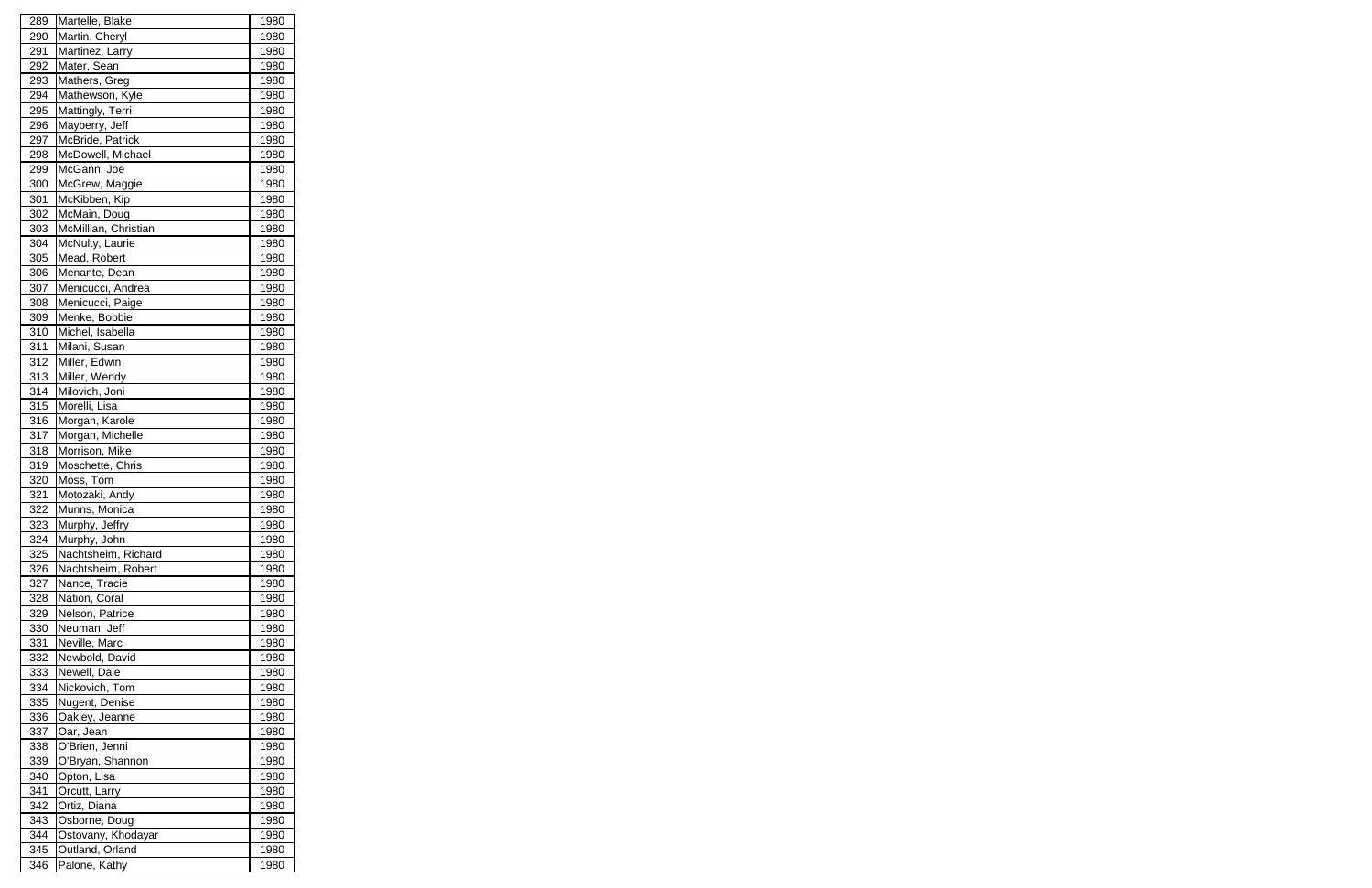| 347 | Papadakos, Peter             | 1980 |
|-----|------------------------------|------|
| 348 | Parraguirre, Julie           | 1980 |
| 349 | Parrish, David               | 1980 |
| 350 | Paterson, Lori               | 1980 |
| 351 | Penegor, Wade                | 1980 |
| 352 | Pennington, Randy            | 1980 |
| 353 | Peters, Jennifer             | 1980 |
| 354 | Phillips, Colleen            | 1980 |
| 355 | Pittelkow, Carla             | 1980 |
| 356 | Plater, Ann                  | 1980 |
| 357 | Pounds, Michelle             | 1980 |
| 358 | Powell, Dan                  | 1980 |
| 359 | Powers, Regina               | 1980 |
| 360 | Pruett, Sheri                | 1980 |
| 361 | Quinn, Kathy                 | 1980 |
| 362 | Quintal, K.C.                | 1980 |
| 363 |                              | 1980 |
| 364 | Raggio, Mark<br>Railton, Sue | 1980 |
| 365 | Ralston, Matthew             |      |
|     |                              | 1980 |
| 366 | Rasmussen, Milan             | 1980 |
| 367 | Raust, Cheri                 | 1980 |
| 368 | Rea, Carla                   | 1980 |
| 369 | Redican, Shannon             | 1980 |
| 370 | Regas, Kim                   | 1980 |
| 371 | Reid, Lisa                   | 1980 |
| 372 | Rice, Leonard                | 1980 |
| 373 | Richardson, Dick             | 1980 |
| 374 | Riley, Lisa                  | 1980 |
| 375 | Ring, Robert                 | 1980 |
| 376 | Rizzo, Diane                 | 1980 |
| 377 | Roenspie, Loretta            | 1980 |
| 378 | Rogers, Lisa                 | 1980 |
| 379 | Rogers, Rebecca              | 1980 |
| 380 | Rogers, Ronald               | 1980 |
| 381 | Rogers, Sally                | 1980 |
| 382 | Rose, Steve                  | 1980 |
| 383 | Rovetti, Jamie               | 1980 |
| 384 | Rusk, Rainna                 | 1980 |
| 385 | Ryall, Pam                   | 1980 |
| 386 | Sage, Andrew                 | 1980 |
| 387 | Sanford, James               | 1980 |
| 388 | Sankovich, Mark              | 1980 |
| 389 | Santiago, Alexander          | 1980 |
| 390 | Santor, Sue                  | 1980 |
| 391 | Sargent, Joe                 | 1980 |
| 392 | Savini, Natalie              | 1980 |
| 393 | Sawri, Terry                 | 1980 |
| 394 | Schmidt, Debbie              | 1980 |
| 395 | Schulze, Steve               | 1980 |
| 396 | Seals, Regan                 | 1980 |
| 397 | Segura, Rick                 | 1980 |
| 398 | Selvey, Kathy                | 1980 |
| 399 | Sharp, Margaret              | 1980 |
| 400 | Sheehan, Debbie              | 1980 |
| 401 | Shelver, Candi               | 1980 |
|     | Shepard, Elizabeth           |      |
| 402 |                              | 1980 |
| 403 | Shetler, Cindy               | 1980 |
| 404 | Shields, Donna               | 1980 |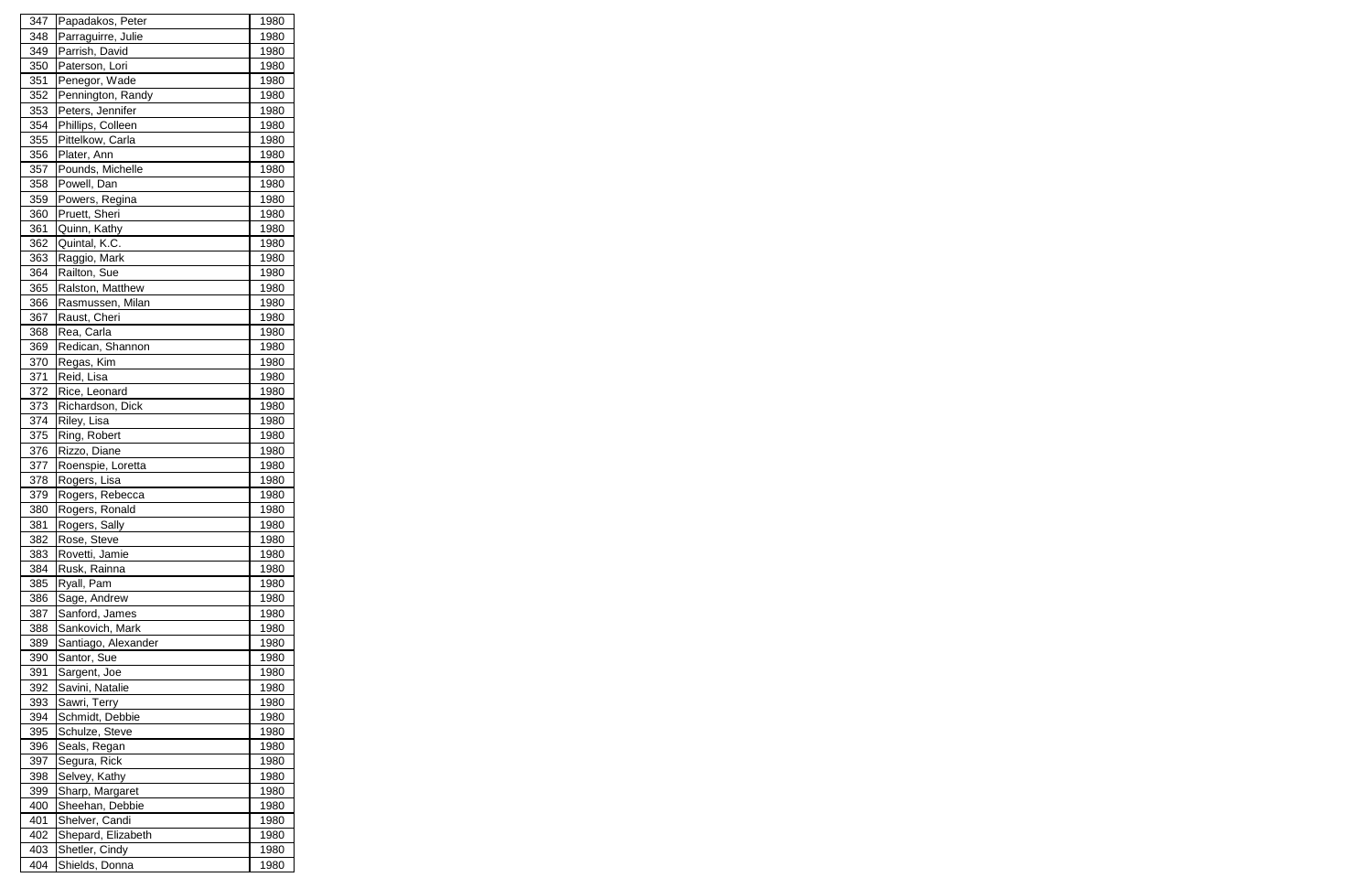| 405 | Sillery, Dale          | 1980        |
|-----|------------------------|-------------|
| 406 | Silverberg, lan        | 1980        |
| 407 | Sinclair, John         | 1980        |
| 408 | Skog, Monica           | 1980        |
| 409 | Smith, Corey           | 1980        |
| 410 | Smith, Greg            | 1980        |
| 411 | Smith, Jennifer        | 1980        |
| 412 | Smith, Sean            | 1980        |
| 413 | Sobrio, Cory           | 1980        |
| 414 | Sommers, Chryl         | 1980        |
| 415 | Somps, Renee           | 1980        |
| 416 | Sorani, Janice         | 1980        |
| 417 | Stanfield, Kari        | 1980        |
| 418 | Stanley, Becky         | 1980        |
| 419 | Stanley, Glenn         | 1980        |
| 420 | Stewart, Dawna         | 1980        |
| 421 | Stewart, Tammy         | 1980        |
| 422 |                        |             |
|     | Stock, Matt            | 1980        |
| 423 | Stoltz, Sharon         | 1980        |
| 424 | Stone, Gerald          | 1980        |
| 425 | Stone, Marnie          | 1980        |
| 426 | Strekal, Cindy         | 1980        |
| 427 | Strickland, Julia      | 1980        |
| 428 | Surber Peterson, Kiley | 1980        |
| 429 | Surber, Kelly          | 1980        |
| 430 | Swedin, Richard        | 1980        |
| 431 | Sweeney, Scott         | 1980        |
| 432 | Swobe, Jackie          | 1980        |
| 433 | Tailey, Joe            | 1980        |
| 434 | Tehranchi, Babak       | 1980        |
| 435 | Temen, Laura           | 1980        |
| 436 | Thompson, Heidi        | 1980        |
| 437 | Thompson, Mark         | 1980        |
| 438 | Thompson, Mickey       | <u>1980</u> |
| 439 | Thompson, Robert       | 1980        |
| 440 | Timmons, Bill          | 1980        |
| 441 | Tobin, Peter           | 1980        |
| 442 | Toogood, Tracy         | 1980        |
| 443 | Topoian, John          | 1980        |
| 444 | Torvinen, Karen        | 1980        |
| 445 | Turville, Casey        | 1980        |
| 446 | Tweedie, Kathy         | 1980        |
| 447 | Valentine, Julie       | 1980        |
| 448 | Varbie, Dyle           | 1980        |
| 449 | Vasko, Kris            | 1980        |
| 450 | Vaughn, Farrell        | 1980        |
| 451 | VreNon, Sharon         | 1980        |
| 452 | Wafer, Ferris          | 1980        |
| 453 | Wait, Scott            | 1980        |
| 454 | Walcom, Scott          | 1980        |
| 455 | Walker, Samantha       | 1980        |
| 456 | Wallace, Susan         | 1980        |
| 457 | Walsh, Jim             | 1980        |
| 458 | Walther, John          | 1980        |
| 459 | Walton, Deanna         | 1980        |
| 460 | Ward, Cindy            | 1980        |
| 461 | Ward, Kim              | 1980        |
| 462 | Warren, Coleman        | 1980        |
|     |                        |             |